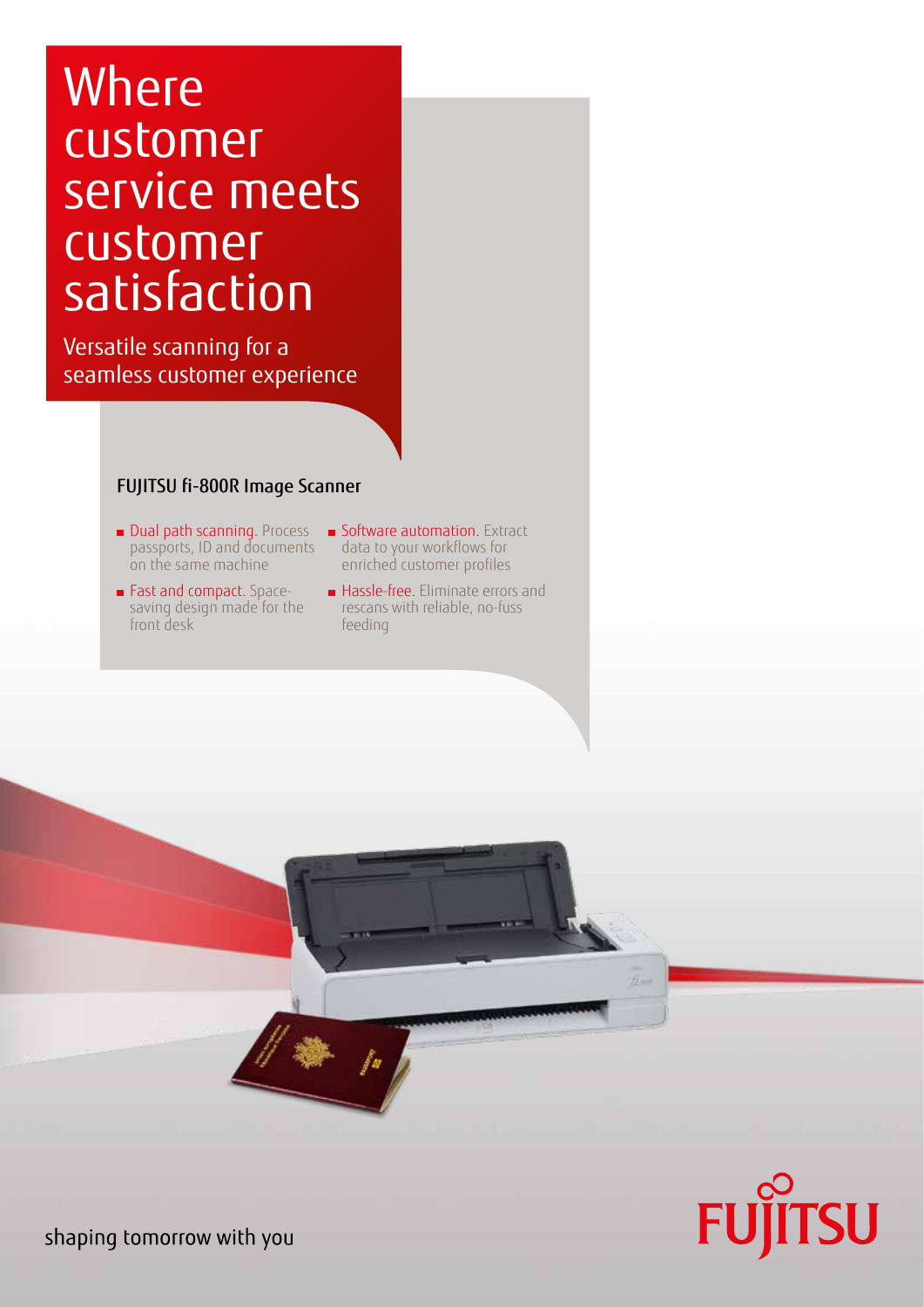

The fi-800R combines passport, ID and document scanning to transform front desk operations. With automated data capture and a compact footprint that fits anywhere, you can deliver a seamless experience for customers.

#### Deliver an uninterrupted customer experience

Whether at a bank, hotel, hospital or hire service counter, that first interaction at front of house can be all-important for customer satisfaction. Scanning ID and paper documents separately slows this process down, creates more work for staff and impacts customer experience.

Now, one device can transform front desk operations for everybody. The versatile fi-800R scans and extracts data from passports (including Machine Readable Zones), ID and A4 documents without the need for additional accessories. Advanced dual path scanning technology improves customer service while reducing equipment expenditure.

Its innovative compact design is ideal for the front desk, saving space while allowing staff to stay in one place – so ID and documents never leave the customers' sight.

As you'd expect from Fujitsu, the fi-800R also offers fuss-free dependability. An Automatic Document Feeder with Active Separation technology makes input smoother than ever, while Automatic Skew Correction eliminates feed errors. Our smart PaperStream software optimises images for downstream processes, as well as extracting information to enrich customer profiles. And with a 40ppm/80ipm scan speed, customers can get on with their day in record time.

All of this combines to create a seamless experience, where customer service meets customer satisfaction.

#### Provide exceptional customer service, effortlessly.

#### Dual path capability

Our state-of-the-art dual path mechanism enables staff to complete all of their tasks in one place. The two scanning paths process thicker items such as ID cards and passports (including the Machine Readable Zone) alongside A4 documents, on the same machine. As well as the obvious benefits of saved time and effort, it means documents stay in sight of the customer – supporting GDPR compliance and giving customers peace of mind.

#### Space-saving design

Taking up half the space of alternative solutions, the fi-800R is perfect for the front desk, or any other place where space is tight. The innovative U-turn path mechanism with Automatic Stacking Technology ejects papers back up through the scanner, removing the need for a front output tray and drastically reducing the machine's footprint. Because of this, the fi-800R can be used in spaces half the size of an A4 sheet.

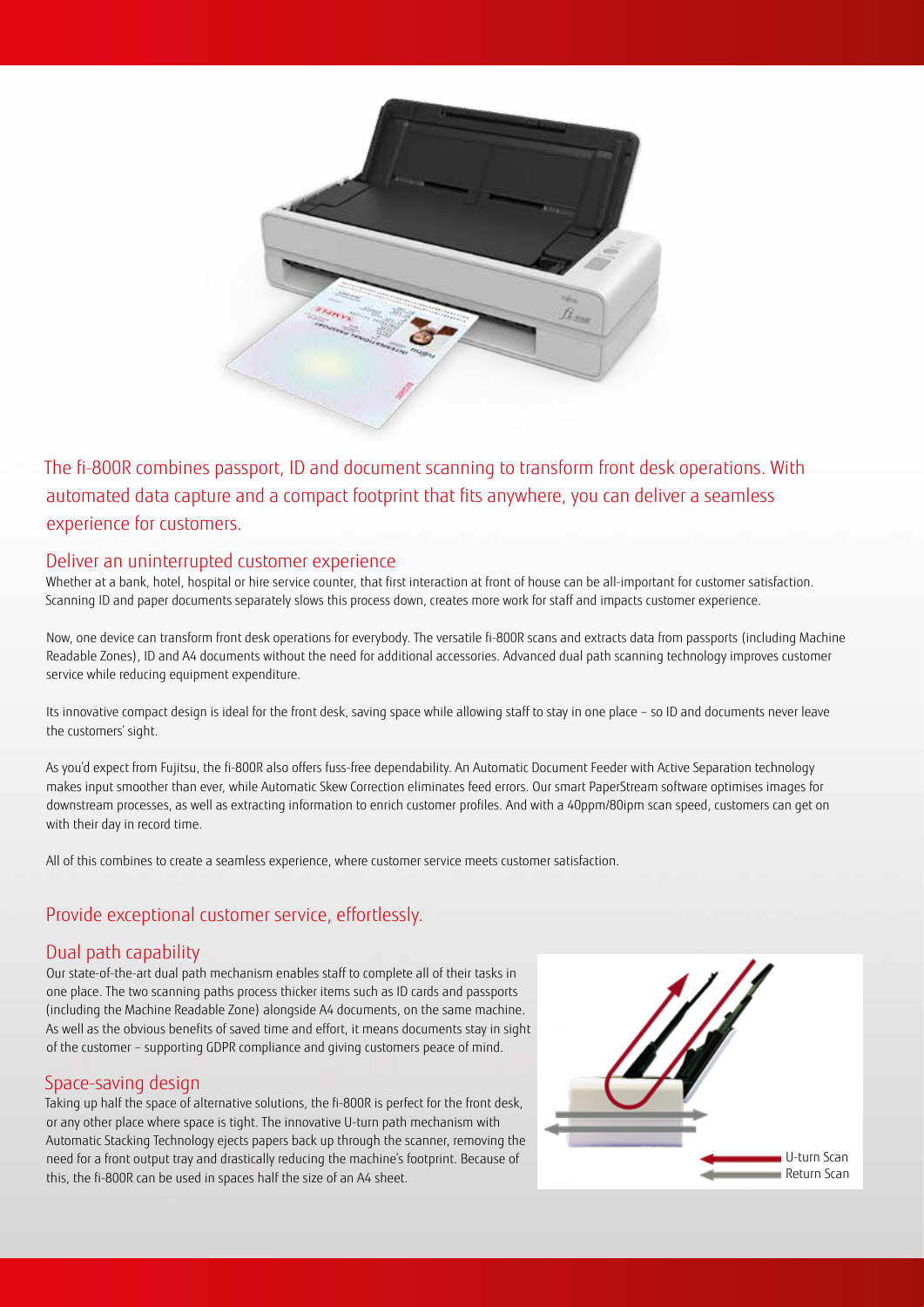#### Active separation:



#### No-fuss ID and passport scanning

Scanning identification documents is now faster and easier with the fi-800R's convenient Return Scan functionality. ID cards up to 5mm in thickness and passports are both inserted and ejected at the front of the machine – without the need for carrier sheets or paper path switching.

#### Hassle-free operation

The fi-800R's reliable paper feeding mechanisms help you avoid unnecessary interruptions for customers. Automatic Skew Correction straightens each document before scanning to prevent paper jams or images with missing edges. Newly developed Active Separation technology offers much more precise paper separation, adjusting the pressure applied to each sheet depending on its thickness. Both of these features reduce time-consuming rescans and document damage to provide a more professional experience for customers.

#### Impressive speed

Nobody likes to be kept waiting in a queue, especially if they're arriving for something important like a business trip or hospital stay. The fi-800R's impressive 40 page/80 image per minute scan speed guarantees a smoother experience for customers. And the 20-sheet Automatic Document Feeder also removes the need to manually input one page after another, further boosting staff productivity.

#### Robust build

As the world's leading scanner manufacturer, Fujitsu builds trusted products that allow you to focus on your business, not your technology. With the fi-800R, we've used all of our 50-plus years of experience and our expertise in craftmanship to design a product that's as reliable as it is innovative.

#### Industry-leading image quality

Our free bundled driver software, PaperStream IP, has been developed to enhance and optimise the quality of scanned images. It removes stains, imprints and watermarks to deliver crystal-clear readability. This plays an essential role in aiding onward processes such as OCR (Optical Character Recognition). Text can also be inverted to white characters on a black background to vastly improve legibility.

#### Software automation

PaperStream Capture workflow software (also bundled free) uses patch and barcodes to automatically name, sort and distribute scanned documents, as well as extract information for indexing and other post-scan processes. Captured data (such as from passport Machine Readable Zones) can be automatically fed into your existing systems and workflows, helping you to enrich customer profiles quickly and easily.

Thanks to Automatic Profile Selection, staff no longer have to waste time sorting documents by format for scanning. PaperStream Capture will automatically recognise different document types and apply the right scanning profile, even when processing a variety of formats in a single batch.